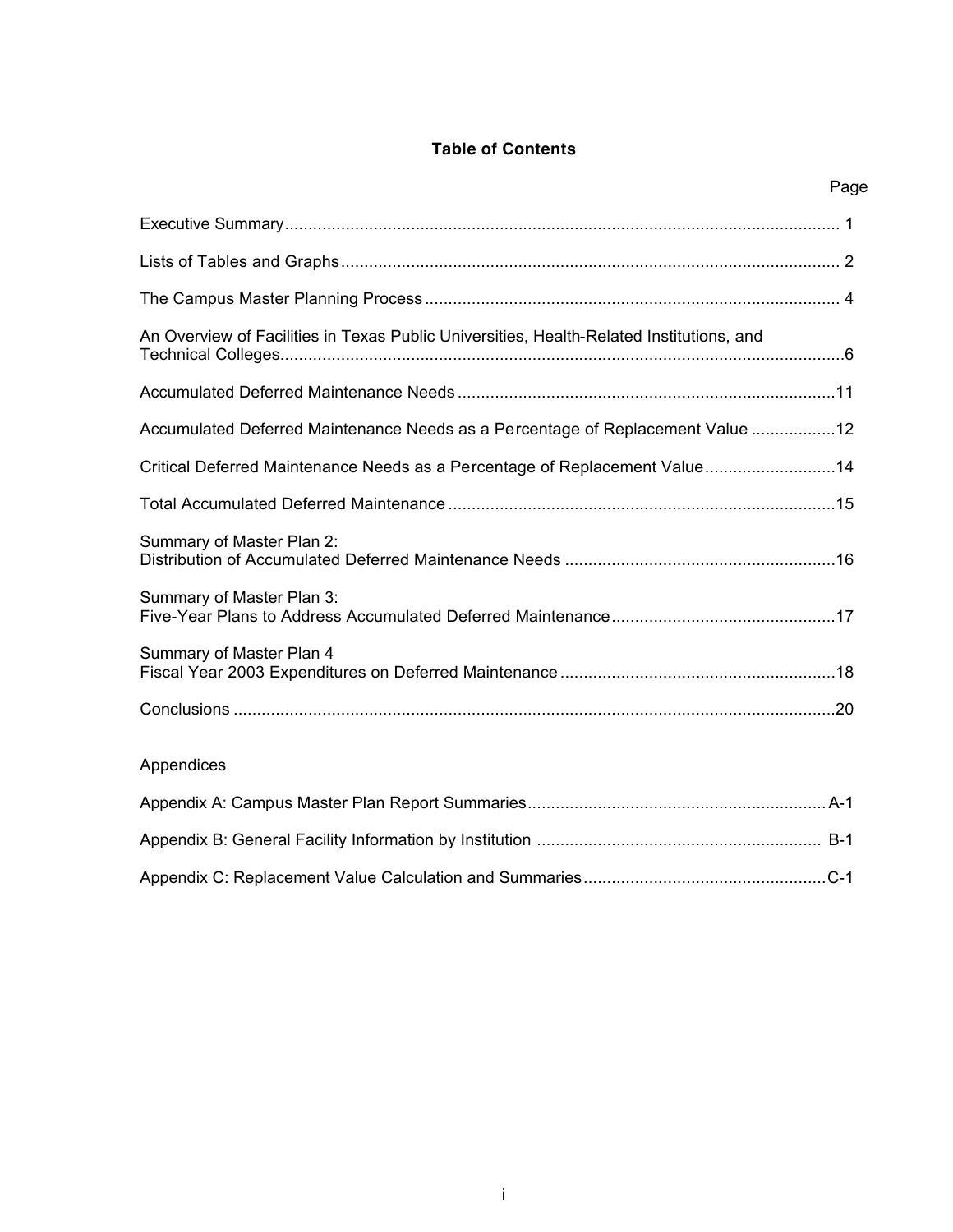## **Executive Summary**

Texas Education Code, Section 61.0582 requires that the Texas Higher Education Coordinating Board collect information on new construction, major repair and rehabilitation projects, and deferred maintenance needs at public universities, health-related institutions, the Lamar State Colleges, and the Texas State Technical Colleges. In the past, the Coordinating Board has implemented that requirement by collecting four Master Plan (MP) reports each year:

- MP1 identifies all construction, renovation, information resources, and land acquisitions planned by institutions as capital expenditures; this report is consolidated with the Bond Review Board Capital Expenditures Report for all institutions and state agencies.
- MP2 identifies current accumulated deferred maintenance needs.
- MP3 lists projects planned to address accumulated deferred maintenance needs in the next five years.
- MP4 lists actual expenditures on accumulated deferred maintenance in the most recent Fiscal Year.

This report summarizes the deferred maintenance reported in the MP2, MP3, and MP4 submissions filed in October 2003. Highlights of this report on deferred maintenance include:

- Replacement Values for Educational and General (E&G) assignable space rose approximately 7 percent, from \$14.4 billion in Fiscal Year (FY) 2002 to \$15.5 billion in FY 2003.
- Physical space increased from FY 2002 to FY 2003 with an additional 4.97 million gross square feet, 2.42 million net assignable square feet, and 2.96 million E&G square feet added to institutional inventories.
- Total projected expenditures for accumulated deferred maintenance in FY 2003 were \$123.6 million; however, actual expenditures were flat with a .06 percent increase from \$105.50 million in FY 2002 to \$105.56 million in FY 2003.
- The amount of money needed to address accumulated deferred maintenance as of October 2003 is reported to be \$512.9 million, down from the \$523.3 million reported in FY 2002.
- The estimated cost of reducing total accumulated deferred maintenance statewide decreased from 3.6 percent of replacement value of total space in FY 2002 to 3.3 percent in FY 2003.
- Critical deferred maintenance, which refers to maintenance that places the institution's facilities, occupants, or mission at risk, decreased from 0.49 percent of replacement value of total space in FY 2002 to 0.19 percent in FY 2003.
- Critical deferred maintenance in auxiliary facilities decreased for the third year in a row, to approximately \$15.4 million.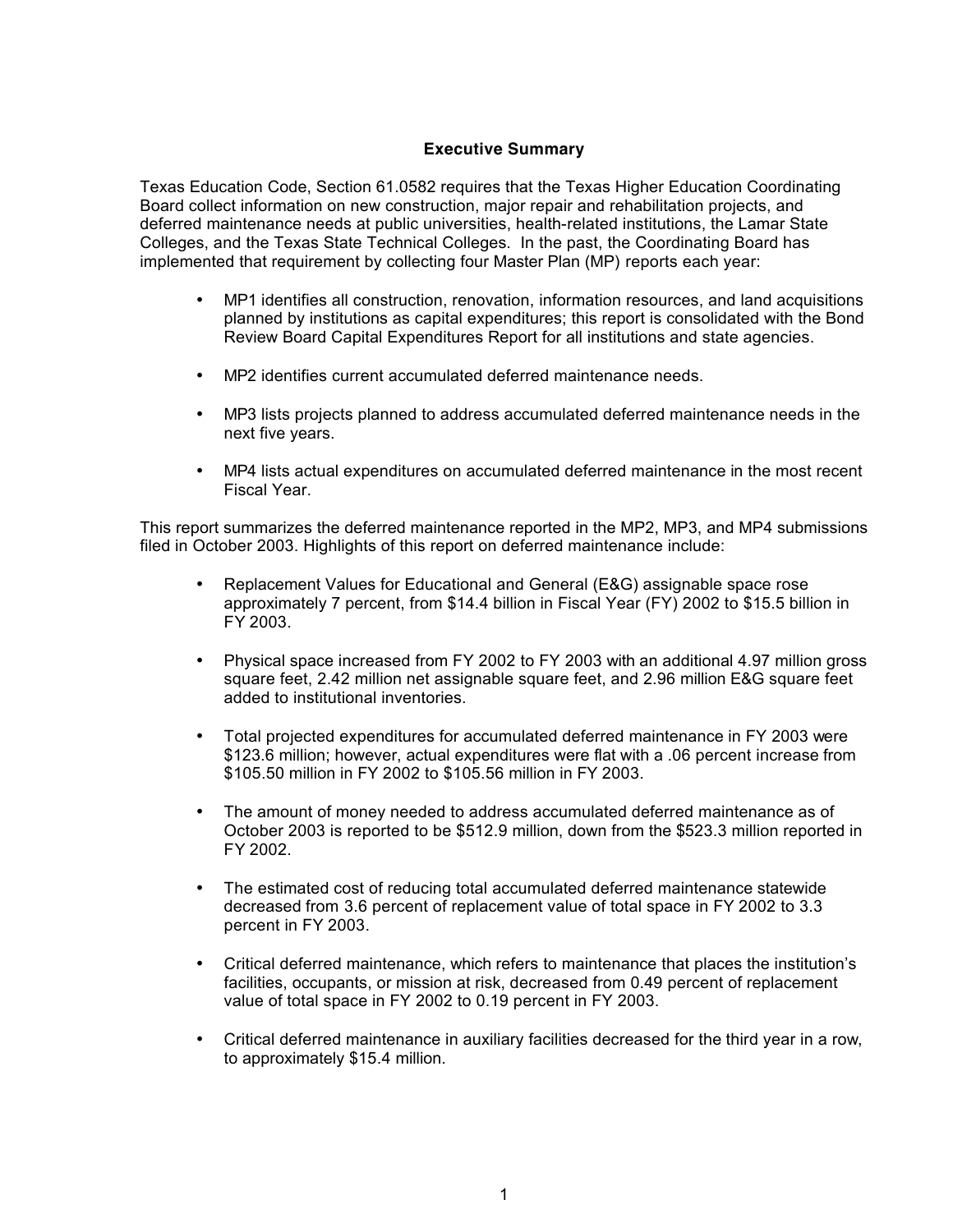# **Lists of Tables and Graphs**

Page

| <b>Graphs</b> |                                                                          |  |
|---------------|--------------------------------------------------------------------------|--|
| Graph 1:      |                                                                          |  |
| Graph 2:      |                                                                          |  |
| Graph 3:      |                                                                          |  |
| Graph 4:      |                                                                          |  |
| Graph 5:      | Accumulated Deferred Maintenance as a Percentage of Replacement Value    |  |
| Graph 6:      | Critical Deferred Maintenance as a Percentage of Replacement Value       |  |
| Graph 7:      | Total Accumulated Deferred Maintenance Needs FY 2000 - 2003  15          |  |
| Graph 8:      | Distribution of Accumulated Deferred Maintenance by Type FY 2003  16     |  |
| Graph 9:      | Comparison of Five-Year Planned Expenditures for Accumulated Deferred    |  |
| Graph 10:     |                                                                          |  |
| Graph 11:     | Planned vs. Actual Deferred Maintenance Expenditures, FY 2001 - 2003  19 |  |
| <b>Tables</b> |                                                                          |  |

| Table 2: MP2 – Cost of Accumulated Deferred Maintenance Needs FY 2004 |  |
|-----------------------------------------------------------------------|--|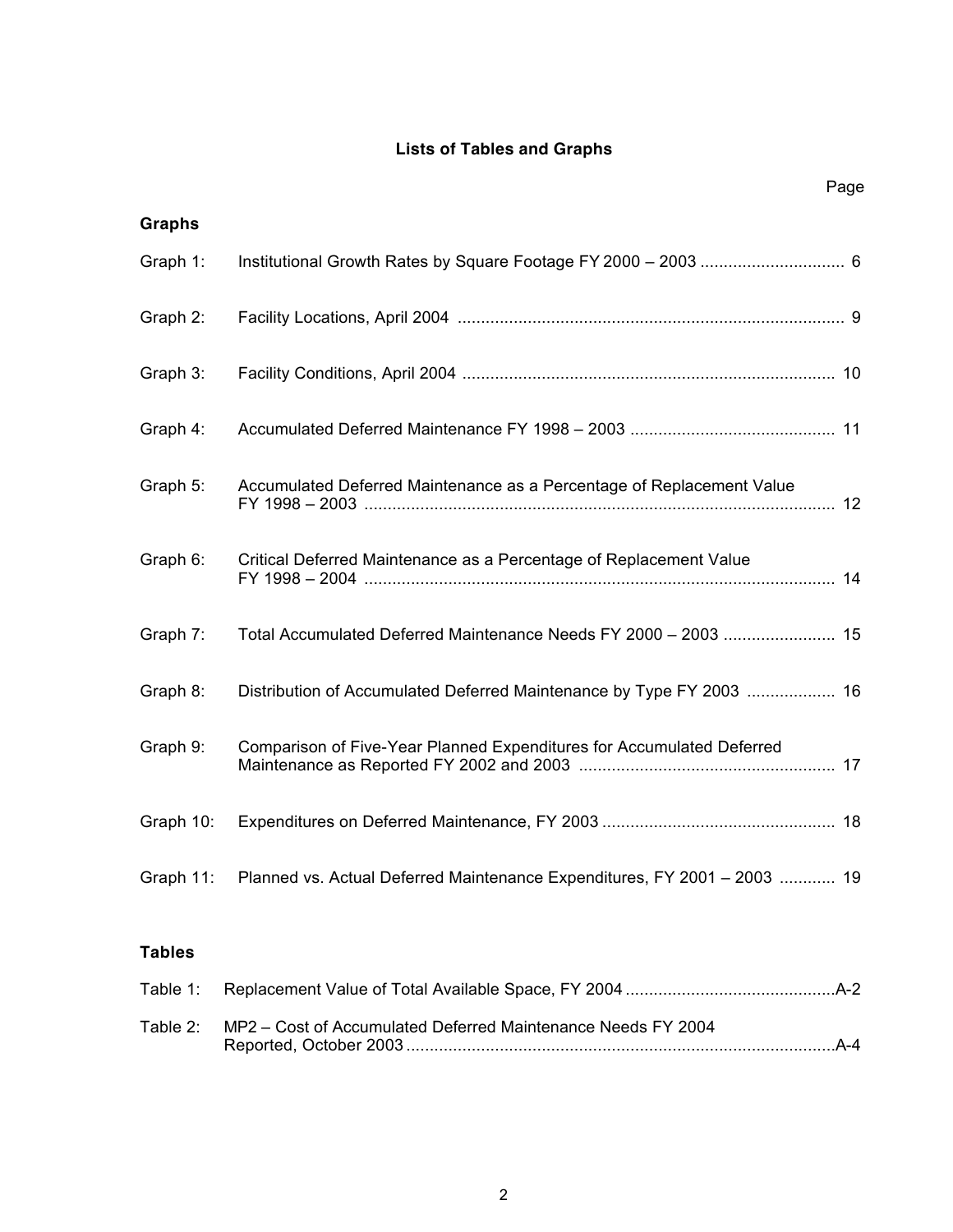| Table 3: | MP3 – Cost of Accumulated Deferred Maintenance Needs FY2004 – 2008,                |
|----------|------------------------------------------------------------------------------------|
| Table 4: | MP4 - Actual Expenditures on Accumulated Deferred Maintenance - FY 2003 Reported   |
| Table 5: | Deferred Maintenance and Critical Deferred Maintenance to Replacement Value Ratio, |
| Table 6: |                                                                                    |
| Table 7: |                                                                                    |
| Table 8: |                                                                                    |
| Table 9: |                                                                                    |
|          |                                                                                    |
|          |                                                                                    |
|          |                                                                                    |
|          |                                                                                    |
|          | Table 14: Coefficient Comparison - FY 2002 vs. FY 2003, February 2004 C-12         |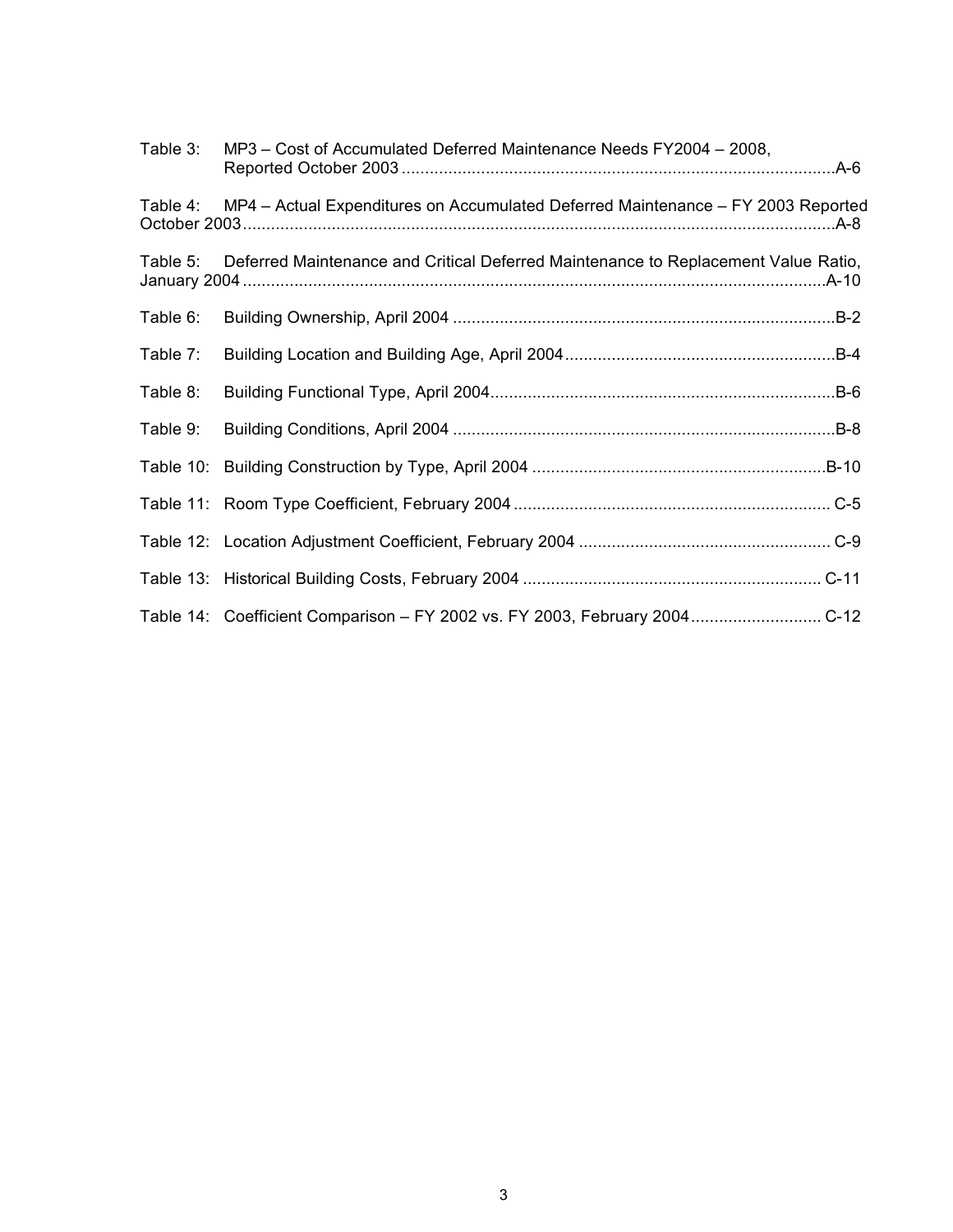#### **Table 2 MP2 - Cost of Accumulated Deferred Maintenance Needs FY 2004 Reported October 2003**

|                                                            |                       |              |             | Plumbing &           |                          |                                                                   |                         | Legislative      |                |                         |                  |
|------------------------------------------------------------|-----------------------|--------------|-------------|----------------------|--------------------------|-------------------------------------------------------------------|-------------------------|------------------|----------------|-------------------------|------------------|
| Institution                                                | Architectural         |              | <b>HVAC</b> | Electrical           |                          | <b>Safety</b>                                                     |                         | & Mandated       |                | Other                   | Total            |
| <b>Texas A&amp;M University System</b>                     |                       |              |             |                      |                          | 270.000                                                           |                         |                  |                |                         |                  |
| Prairie View A&M University                                | \$<br>$7,045,633$ \$  |              | 8,487,512   | \$8,559,250          | l \$                     |                                                                   |                         | \$2,162,798      | \$             | 1,080,000               | \$27,605,193     |
| <b>Tarleton State University</b>                           | \$<br>1,178,247       | -\$          | 1,540,901   | \$<br>81,000         | \$                       | 680,755                                                           | \$                      |                  | \$             |                         | \$<br>3,480,903  |
|                                                            | \$<br>329,000         | -\$          | 65,000      | \$                   | \$                       |                                                                   | \$                      |                  | $\mathfrak{s}$ |                         | \$<br>394,000    |
| <b>Texas A&amp;M University</b>                            | \$<br>$10,180,000$ \$ |              | 1,940,000   | \$<br>550,000        | \$                       | 3,166,378                                                         | \$                      | 275,000          |                | $\sqrt{$}$ 2,155,000    | \$18,266,378     |
| Texas A&M University - Commerce                            | \$<br>3,698,000       | -\$          | 1,040,000   | \$<br>837,000        | \$                       | 375,000                                                           |                         | \$2,100,000      |                | \$ 2,675,000            | \$<br>10,725,000 |
| Texas A&M University - Corpus Christi                      | \$<br>734,935         | \$           | 2,015,000   | \$<br>$628,250$ \$   |                          | 667,112                                                           | $\mathfrak s$           |                  |                | \$1,686,000             | \$<br>5,731,297  |
| Texas A&M University at Galveston                          | \$<br>650,000         | \$           | 5,300,000   | $$4,155,000$ \ \$    |                          | 1,100,000                                                         |                         | \$1,000,000      |                | \$2,155,000             | \$<br>14,360,000 |
| Texas A&M University at Kingsville                         | \$<br>1,684,156       | \$           | 152,000     | \$<br>1,369,500      | \$                       | 38,300                                                            | \$                      | 1,435,000        |                | \$1,120,452             | \$<br>5,799,408  |
| Texas A&M University at Texarkana                          | \$                    | \$           |             | \$                   | \$                       |                                                                   | \$                      |                  | \$             |                         | \$               |
| West Texas A&M University                                  | \$<br>77,000          | \$           | 420,000     | \$2,668,000          | \$                       | 945,000                                                           | $\mathfrak s$           | 625,000          | \$             | 898,000                 | \$<br>5,633,000  |
| <b>Texas State University System</b>                       |                       |              |             |                      |                          |                                                                   |                         |                  |                |                         |                  |
| Angelo State University                                    | \$<br>835,000 \$      |              | 1,015,000   | \$<br>785,000 \$     |                          |                                                                   | \$                      |                  | \$             |                         | \$<br>2,635,000  |
| Lamar Institute of Technology                              | \$<br>629,000         | -\$          | 122,000     | \$<br>$49,000$ \$    |                          |                                                                   | $\overline{\$}$         | 117,500          | \$             | 95,000                  | \$<br>1,012,500  |
| Lamar State College at Orange                              | \$<br>130,000         | \$           | 150,000     | \$<br>115,000 \$     |                          |                                                                   | \$                      | 50.000           | \$             | 242,250                 | \$<br>687.250    |
| Lamar State College at Port Arthur                         | \$<br>35,000          | \$           |             | \$<br>$15,000$ \ \$  |                          | $130,000$ \$                                                      |                         |                  | \$             |                         | \$<br>180,000    |
| <b>Lamar University</b>                                    | \$<br>5,887,000       | \$           | 2,965,000   | \$<br>$1,380,000$ \$ |                          | 1,140,000                                                         | $\bullet$               | 1,383,000        | ٦\$            | 255,000                 | \$<br>13,010,000 |
| Sam Houston State University                               | \$<br>2,223,000       | l \$         | 1,585,000   | \$<br>$285,000$ \$   |                          | 112,500                                                           | \$                      | $270,000$ \$     |                | 90.000                  | \$<br>4,565,500  |
| Sul Ross State University                                  | \$<br>205,000         | -\$          | 300,000     | \$<br>300,000        | \$                       | 990,000                                                           | $\mathbb S$             | 1,630,000        | <b>1 \$</b>    | 498,000                 | \$<br>3,923,000  |
| Texas State University - San Marcos                        | \$<br>12,677,376      | \$           | 4,350,000   | \$1,035,000          | \$                       | 3,048,560                                                         | \$                      | 516,000          | \$             | 460,000                 | \$22,086,936     |
| The University of Texas System                             |                       |              |             |                      |                          |                                                                   |                         |                  |                |                         |                  |
| University of Texas at Arlington                           | \$<br>10,375,945      | \$           | 14,936,508  | $$10,623,600$ \ \$   |                          |                                                                   | \$                      | 125,000          |                | \$2,295,300             | \$38,356,353     |
| University of Texas at Austin*                             | \$<br>6,295,000       | \$           | 9,750,000   | \$6,457,000          | \$                       | 1,380,000                                                         |                         | \$15,535,000     |                | \$7,260,000             | \$<br>46,612,000 |
| University of Texas at Brownsville                         | \$                    | \$           |             | \$                   | $\overline{\mathcal{S}}$ |                                                                   | \$                      |                  | \$             |                         | \$               |
| University of Texas at Dallas                              | \$<br>225,000         | -\$          |             | \$<br>515,000        | \$                       | 5,390,000                                                         | \$                      |                  | \$             |                         | \$<br>6,130,000  |
| University of Texas at El Paso                             | \$<br>9,992,000       | \$           | 2,135,000   | \$2,158,000          | \$                       | 840,000                                                           | \$                      | 466,000          | \$             |                         | \$<br>15,591,000 |
| University of Texas at San Antonio                         | \$<br>6,244,000       | -\$          |             | \$                   | $\overline{\mathbf{s}}$  |                                                                   | $\overline{\mathbf{s}}$ |                  | \$             |                         | \$<br>6,244,000  |
| University of Texas at Tyler                               | \$<br>$750,000$ \$    |              | 870,000     | \$<br>200.000        | \$                       | $\blacksquare$                                                    | \$                      |                  | \$             | 10.000                  | \$<br>1,830,000  |
| University of Texas of the Permian Basin                   | \$<br>1,320,000       | - \$         | 215,000     | \$<br>85,000         | \$                       |                                                                   | \$                      | 500,000          | \$             | 100,000                 | \$<br>2,220,000  |
| University of Texas - Pan American                         | \$<br>60,000          | \$           |             | \$                   | \$                       | 175,000                                                           | $\mathbf S$             |                  | \$             |                         | \$<br>235,000    |
| <b>University of Houston System</b>                        |                       |              |             |                      |                          |                                                                   |                         |                  |                |                         |                  |
| University of Houston                                      | \$<br>$4,043,662$ \$  |              | 4,895,413   |                      |                          | $$4,402,000$ $$20,740,882$                                        |                         | $$2,772,179$ \\$ |                | 182,778                 | \$37,036,914     |
| University of Houston - Clear Lake                         | \$<br>3,133,710       | \$           | 1,556,000   | \$<br>694,625        | \$                       |                                                                   | \$                      | $300,000$ \$     |                | 325,000                 | \$<br>6,009,335  |
| University of Houston - Downtown                           | \$<br>2,105,000       | \$           | 240,000     | \$<br>$70,000$ \ \$  |                          | 105,000                                                           | \$                      | $75,000$ \$      |                | 435,000                 | \$<br>3,030,000  |
| University of Houston - Victoria                           | \$                    | \$           |             | \$                   | \$                       |                                                                   | \$                      |                  | \$             |                         | \$               |
| Midwestern State University                                | \$<br>6,022,000       | \$           | 270,000     | \$2,262,000          | $\sqrt{3}$               | 1,615,000                                                         | \$                      | $15,000$ \$      |                | 260,000                 | \$10,444,000     |
| Stephen F. Austin State University                         | \$<br>8,143,750       | \$           | 3,654,000   | \$7,569,805          | \$                       | 200,000                                                           |                         | $$4,138,405$ \\$ |                | 20,000                  | \$23,725,960     |
| <b>Texas Southern University</b>                           | \$<br>8,433,842       | \$           | 17,711,820  | $$10,899,766$ \\$    |                          | 1,136,320                                                         | \$                      |                  |                | \$6,021,000             | \$44,202,748     |
| <b>Texas Tech University</b>                               | \$<br>5,777,822       | \$           | 2,149,700   | \$<br>735,000        | \$                       | 390,000                                                           |                         | \$1,860,479      |                | \$2,610,034             | \$13,523,035     |
| <b>Texas Woman's University</b>                            | \$<br>7,667,000       | \$           | 3,112,000   | \$3,675,000          | $\bullet$                | 4,038,600                                                         |                         | \$3,109,602      |                | $\frac{1}{2}$ 1,585,900 | \$23,188,102     |
| University of North Texas                                  | \$<br>2,518,000       | -\$          | 1,777,400   | \$5,336,000          | <b>\$</b>                | 1,430,000                                                         | \$                      | 398,000          |                | \$3,360,000             | \$14,819,400     |
| Total Public Universities and State Colleges \$131,305,078 |                       | $\mathbf{s}$ | 94,720,254  |                      |                          | $\vert$ \$78,494,796   \$50,104,407   \$40,858,963   \$37,874,714 |                         |                  |                |                         | \$433,293,212    |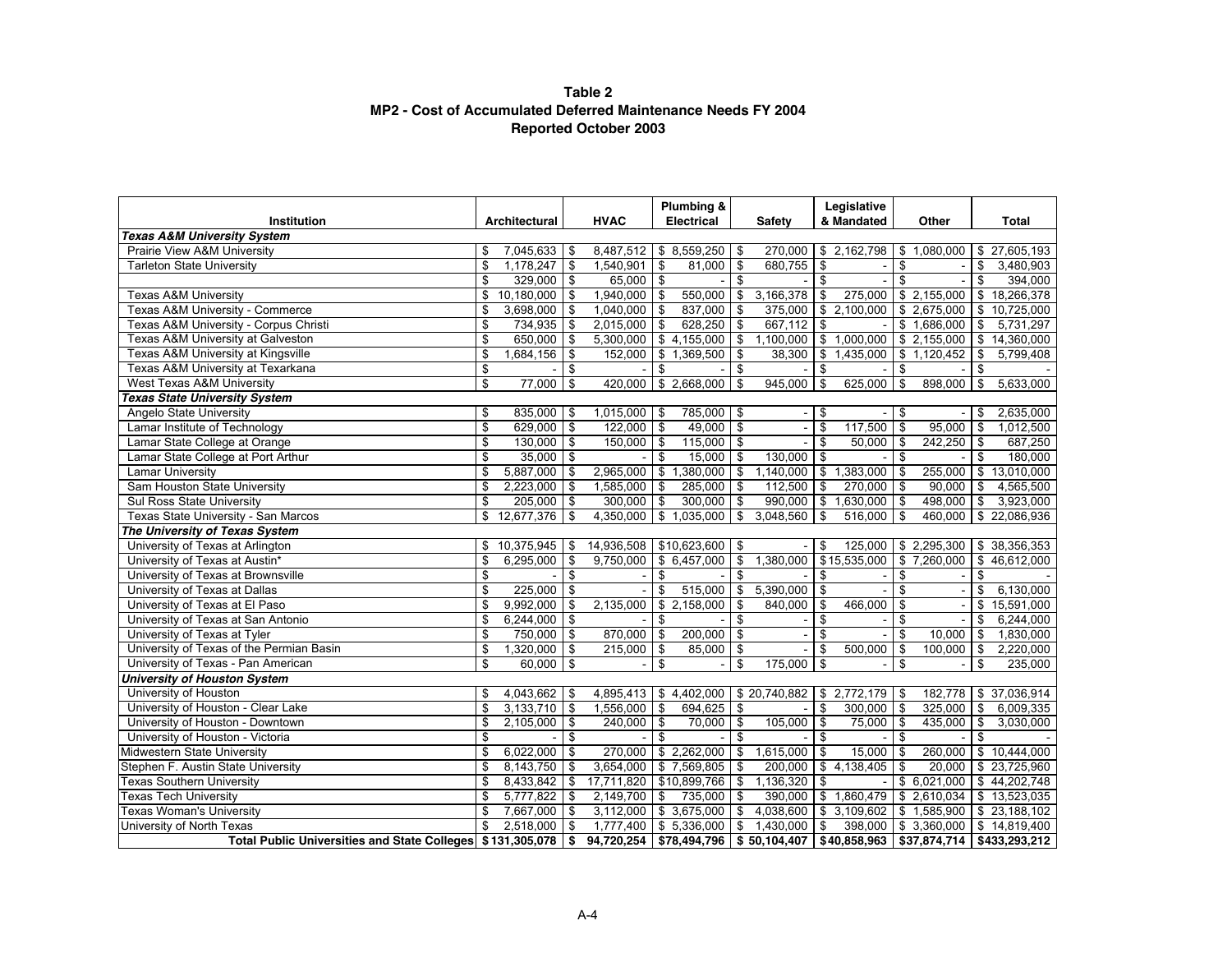## **Table 3 MP3 - Cost of Accumulated Deferred Maintenance Needs FY 2004 - 2008 Reported October 2003**

| Institution                                                    | FY 2004               |                                        | FY 2005         |                         | FY 2006                       |                         | FY 2007                      |                                        | FY 2008                                                        |      | <b>Total</b> |
|----------------------------------------------------------------|-----------------------|----------------------------------------|-----------------|-------------------------|-------------------------------|-------------------------|------------------------------|----------------------------------------|----------------------------------------------------------------|------|--------------|
| <b>Texas A&amp;M University System</b>                         |                       |                                        |                 |                         |                               |                         |                              |                                        |                                                                |      |              |
| Prairie View A&M University                                    | \$<br>$10,814,942$ \$ |                                        | 8,251,971       | $\sqrt{3}$              | $2,827,000$ \$                |                         | $2,566,100$ \$               |                                        | $2,295,000$ \$                                                 |      | 26,755,013   |
| <b>Tarleton State University</b>                               | \$<br>$460,000$ \$    |                                        | 708,726         | \$                      | 815,861                       | \$                      | 857,700 \$                   |                                        | $638,616$ \$                                                   |      | 3,480,903    |
| <b>Texas A&amp;M International University</b>                  | \$<br>$329,000$ \$    |                                        |                 | $\sqrt[6]{\frac{1}{2}}$ |                               | $\overline{\$}$         |                              | \$                                     |                                                                | \$   | 329,000      |
| <b>Texas A&amp;M University</b>                                | \$<br>$4,308,044$ \\$ |                                        | $4,016,373$ \$  |                         | 3,941,961                     | \$                      | $3,000,000$ \$               |                                        | $3,000,000$ \$                                                 |      | 18,266,378   |
| Texas A&M University - Commerce                                | \$<br>$2,594,800$ \$  |                                        | $2,182,000$ \$  |                         | $765,000$ \$                  |                         | $3,372,500$ \$               |                                        | $1,810,700$ \$                                                 |      | 10,725,000   |
| Texas A&M University - Corpus Christi                          | \$<br>$1,657,673$ \$  |                                        | $2,206,730$ \$  |                         | $1,529,125$ \$                |                         | $210,000$ \$                 |                                        | $150,000$ \$                                                   |      | 5,753,528    |
| Texas A&M University at Galveston                              | \$<br>100,000         | ∣\$                                    | $1,610,000$ \$  |                         |                               |                         | $1,075,000$ \$ 11,075,000 \$ |                                        | $500,000$ \$                                                   |      | 14,360,000   |
| <b>Texas A&amp;M University at Kingsville</b>                  | \$<br>$600,300$ \$    |                                        | $955,300$ \$    |                         | 742,800                       | $\sqrt{3}$              | $726,300$ \$                 |                                        | $571,300$ \$                                                   |      | 3,596,000    |
| Texas A&M University at Texarkana                              | \$                    | \$                                     |                 | $\sqrt[6]{\frac{1}{2}}$ |                               | $\bullet$               |                              | \$                                     |                                                                | \$   |              |
| West Texas A&M University                                      | \$<br>1,635,500       | $\overline{\mathbf{e}}$                | 1,172,500       | $\sqrt{3}$              | $1,075,000$ \$                |                         | $675,000$ \$                 |                                        | $1,075,000$ \$                                                 |      | 5,633,000    |
| <b>Texas State University System</b>                           |                       |                                        |                 |                         |                               |                         |                              |                                        |                                                                |      |              |
| Angelo State University                                        | \$<br>$1,135,000$ \$  |                                        | $650,000$ \$    |                         | 650,000 \$                    |                         | $100,000$ \$                 |                                        | $100,000$ \$                                                   |      | 2,635,000    |
| Lamar Institute of Technology                                  | \$<br>$552,500$ \$    |                                        | $410,000$ \$    |                         | $25,000$ \$                   |                         | $25,000$ \$                  |                                        |                                                                | \$   | 1,012,500    |
| Lamar State College at Orange                                  | \$<br>$252,250$ \$    |                                        | $435,000$ \$    |                         |                               | $\overline{\mathbf{e}}$ |                              | \$                                     |                                                                | \$   | 687,250      |
| Lamar State College at Port Arthur                             | \$<br>$135,000$ \$    |                                        | $45,000$ \$     |                         |                               | $\overline{\mathbf{s}}$ |                              | $\overline{\mathbf{s}}$                |                                                                | \$   | 180,000      |
| <b>Lamar University</b>                                        | \$<br>$6,017,000$ \$  |                                        | $1,118,000$ \$  |                         | 1,528,000                     | $\sqrt{3}$              | $2,702,000$ \$               |                                        | 1.645.000                                                      | - \$ | 13,010,000   |
| Sam Houston State University                                   | \$<br>$890,500$ \$    |                                        | $805,000$ \$    |                         | $520,000$ \$                  |                         | $1,050,000$ \$               |                                        | $1.300.000$   \$                                               |      | 4,565,500    |
| Sul Ross State University                                      | \$<br>$55,500$ \ \$   |                                        | $1,800,000$ \$  |                         | $1,320,000$ \$                |                         | $270,000$ \$                 |                                        | $500,000$ \$                                                   |      | 3,945,500    |
| Texas State University - San Marcos                            | \$<br>3,346,336       | \$                                     | 2,678,000       | $\overline{\mathbf{S}}$ | $4,477,000$ \$                |                         | $4,829,000$ \$               |                                        | $6,666,600$ \$                                                 |      | 21,996,936   |
| The University of Texas System                                 |                       |                                        |                 |                         |                               |                         |                              |                                        |                                                                |      |              |
| University of Texas at Arlington                               | \$<br>$6,500,997$ \$  |                                        | $4,849,256$ \$  |                         | $4,518,877$ \$                |                         | $4,912,300$ \$               |                                        | $3,698,923$ \$                                                 |      | 24,480,353   |
| University of Texas at Austin*                                 | \$<br>15,531,000      | $\overline{\boldsymbol{\mathfrak{s}}}$ |                 |                         | $15,168,000$ \$ 15,913,000 \$ |                         |                              | $\overline{\boldsymbol{\mathfrak{s}}}$ |                                                                | \$   | 46,612,000   |
| University of Texas at Brownsville                             | \$                    | \$                                     |                 | \$                      |                               | $\overline{\mathbf{s}}$ |                              | $\overline{\mathbf{s}}$                |                                                                | \$   |              |
| University of Texas at Dallas                                  | \$<br>505,000         | \$                                     | 1,755,000       | $\sqrt{3}$              | $1,060,000$ \$                |                         | $1,520,000$ \$               |                                        | $900,000$ \$                                                   |      | 5,740,000    |
| University of Texas at El Paso                                 | \$<br>$6,307,000$ \$  |                                        | $2,396,000$ \$  |                         | $2,587,300$ \$                |                         | $2,661,800$ \$               |                                        | $1,638,900$ \$                                                 |      | 15,591,000   |
| University of Texas at San Antonio                             | \$<br>2,624,000       | \$                                     | $2,100,000$ \$  |                         | $545,000$ \$                  |                         | $475,000$ \$                 |                                        | $500,000$ \$                                                   |      | 6,244,000    |
| University of Texas at Tyler                                   | \$<br>$480,000$ \$    |                                        | 325,000 \$      |                         | 275,000 \$                    |                         | $375,000$ \$                 |                                        | $375,000$ \$                                                   |      | 1,830,000    |
| University of Texas of the Permian Basin                       | \$<br>$450,000$ \$    |                                        | $365,000$ \$    |                         | $520,000$ \$                  |                         | $345,000$ \$                 |                                        | $370,000$ \$                                                   |      | 2,050,000    |
| University of Texas - Pan American                             | \$<br>$229,000$ \$    |                                        | $6,000$ \$      |                         |                               | \$                      |                              | \$                                     |                                                                | \$   | 235,000      |
| The University of Houston System                               |                       |                                        |                 |                         |                               |                         |                              |                                        |                                                                |      |              |
| University of Houston                                          | \$<br>$11,801,838$ \$ |                                        | 5,409,991       | \$                      | 5,493,597                     | \$                      | 5,348,523                    | l \$                                   | 6,020,170                                                      | l \$ | 34,074,119   |
| University of Houston - Clear Lake                             | \$<br>1,141,335       | \$                                     | $1,482,000$ \$  |                         | 1,218,000                     | $\sqrt{3}$              | 778,000 \$                   |                                        | $1.390.000$   \$                                               |      | 6,009,335    |
| University of Houston - Downtown                               | \$<br>1,680,000       | \$                                     | 725,000         | $\sqrt{3}$              | $225,000$ \$                  |                         | $50,000$ \$                  |                                        | $400,000$ \$                                                   |      | 3,080,000    |
| University of Houston - Victoria                               | \$                    | \$                                     |                 | $\overline{\$}$         |                               | \$                      |                              | $\overline{\$}$                        |                                                                | \$   |              |
| Midwestern State University                                    | \$<br>3,507,000       | $\mathfrak{S}$                         | 4,942,000       | \$                      | $570,000$ \$                  |                         | $580,000$ \$                 |                                        | $120,000$ \$                                                   |      | 9,719,000    |
| Stephen F. Austin State University                             | \$<br>9,489,060       | $\sqrt[6]{\frac{1}{2}}$                |                 | \$                      | 5,148,000                     | $\sqrt{3}$              | $5,382,500$ \$               |                                        | 3,706,400                                                      | - \$ | 23,725,960   |
| <b>Texas Southern University</b>                               | \$<br>17,848,067      | ြ\$                                    | $16,539,410$ \$ |                         | $6,326,712$ \$                |                         | $3,257,311$ \$               |                                        |                                                                | \$   | 43,971,500   |
| <b>Texas Tech University</b>                                   | \$<br>$4,121,772$ \$  |                                        | $5,188,413$ \$  |                         | 1,424,511                     | $\overline{\$}$         | $1,445,333$ \$               |                                        | 1,343,006                                                      | \$   | 13,523,035   |
| <b>Texas Woman's University</b>                                | \$<br>$5,388,116$ \$  |                                        | $4,009,229$ \$  |                         | $5,658,344$ \$                |                         | $3,888,122$ \$               |                                        | $4,244,291$ \$                                                 |      | 23,188,102   |
| University of North Texas                                      | \$<br>$3,640,400$ \$  |                                        | $2,975,000$ \$  |                         | $2,382,000$ \$                |                         | $2,832,000$ \$               |                                        | $3,260,000$ \$                                                 |      | 15,089,400   |
| Total Public Universities and State Colleges \$ 126,128,930 \$ |                       |                                        |                 |                         |                               |                         |                              |                                        | $97,279,899$   \$75,157,088   \$65,309,489   \$48,218,906   \$ |      | 412,094,312  |